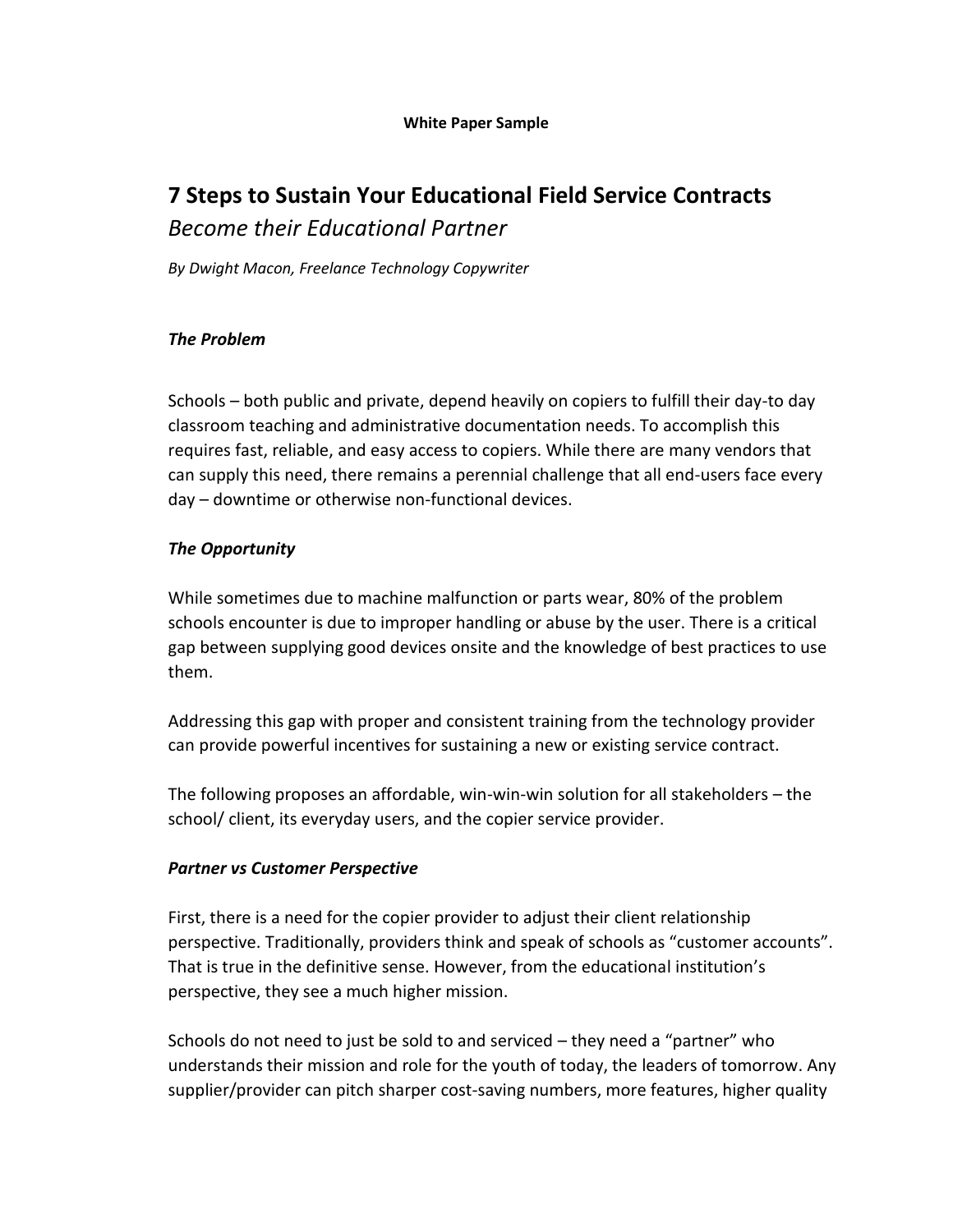and faster pages per minute. But that alone does not address the throughput schools need from technology providers. Failure to understand and address this is not only irresponsive, but also weakens a provider's ability to differentiate from its competitors.

#### *Create A Sustainable Relationship*

A *partner* perspective can enable you as a technology provider to side with the client school district as well as out-distance provider competition. Then, the state board of education, the district, and the individual teacher/administrator would see the provider as a major stakeholder within *their* long-term educational initiatives. With this established in the mind of the client, the provider offers a *sustainable relationship* that transcends model features and benefits, price, and other traditional selling points.

#### **Steps Toward Partnering**

1. *Realize the unique technology needs and mindset of public education.* These include budget, safety, and workday time constraints. For example, teachers have 5 minutes between classes to print documents. They do not have time to triage with a help desk on the phone to remedy a paper jam or other error messages. The typical reaction is to switch to another working copier, or to just walk away.

2. *Establish a rapport with school superintendents, principals and other district leaders.* Instead of the traditional "salesman/expert" approach, sit down with them as a consultant. For example, there is usually no budget assigned to a liaison per school to monitor/report copier problems. Brainstorm with them to explore non-financial incentives for in-house tech liaisons. This will take you miles beyond your competition and lay a foundation for a sustainable relationship.

Help them to them see you as not only a better choice, but the best and *only* choice who understands their mission and objectives.

3. *Supplement or dovetail with schools existing technology programs.* These include 21st Century Scholars, STEM Program, and even local and national private technology donors or grants. As a provider, you may be able to establish your own financial supplement in support of your client schools.

*4. Educate your marketing team about the new perspective.* Marketing directors and field sales reps love to add to their arsenal of selling features. Get them on board with